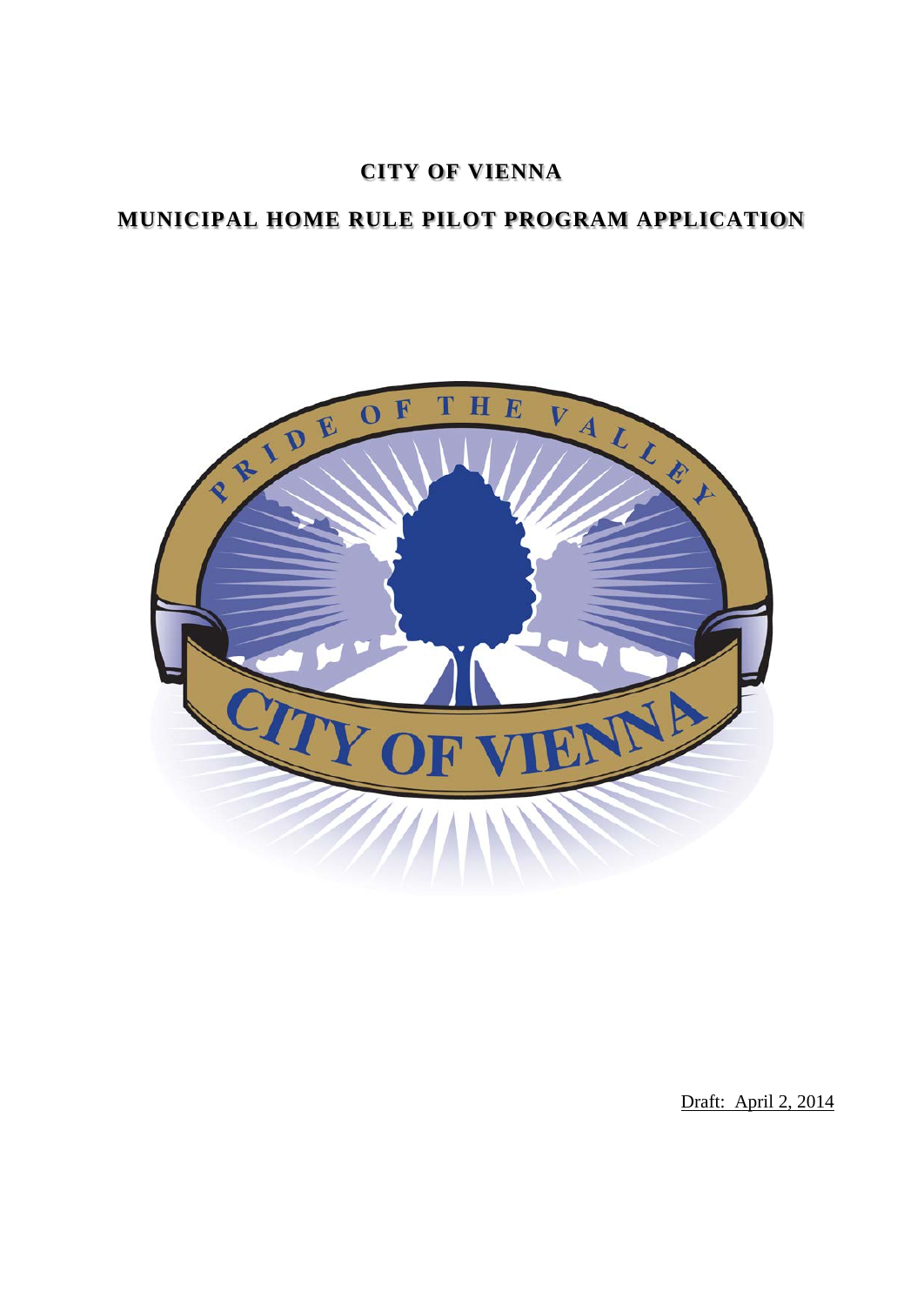# **City of Vienna**

## **West Virginia Municipal Home Rule Pilot Program Application**

#### **SECTION I: APPLICANT INFORMATION**

| A. General Information                        |                            |  |
|-----------------------------------------------|----------------------------|--|
| Name of Municipality: City of Vienna          |                            |  |
| Certifying Official: Randy Rapp               | Title: Mayor               |  |
| <b>Contact Person: Amy Roberts</b>            | Title: City Auditor        |  |
| Address: 609 29 <sup>th</sup> Street          |                            |  |
| City, State, Zip: Vienna, West Virginia 26105 |                            |  |
| Telephone Number: (304) 295-4541              | Fax Number: (304) 295-4138 |  |
| E-Mail Address: amyroberts@vienna-wv.com      |                            |  |
| 2010 Census Population:<br>10,749             |                            |  |

### *B. Municipal Classification*

Please identify municipal class/metro government: (Check one)

Class I  $\frac{\text{N}}{\text{N}}$  Class II  $\frac{\text{N}}{\text{N}}$  Class III  $\frac{\text{N}}{\text{N}}$  Metro-Government  $\frac{\text{N}}{\text{N}}$ 

### *C. Category of Issues to be Addressed*

Please identify areas to be addressed through home rule: (Check all that apply)

Taxing  $X$  Organization  $\frac{X}{X}$  Administrative  $X$  Personnel  $\frac{X}{X}$ 

(Please describe-attach additional pages if necessary):

Please see attached.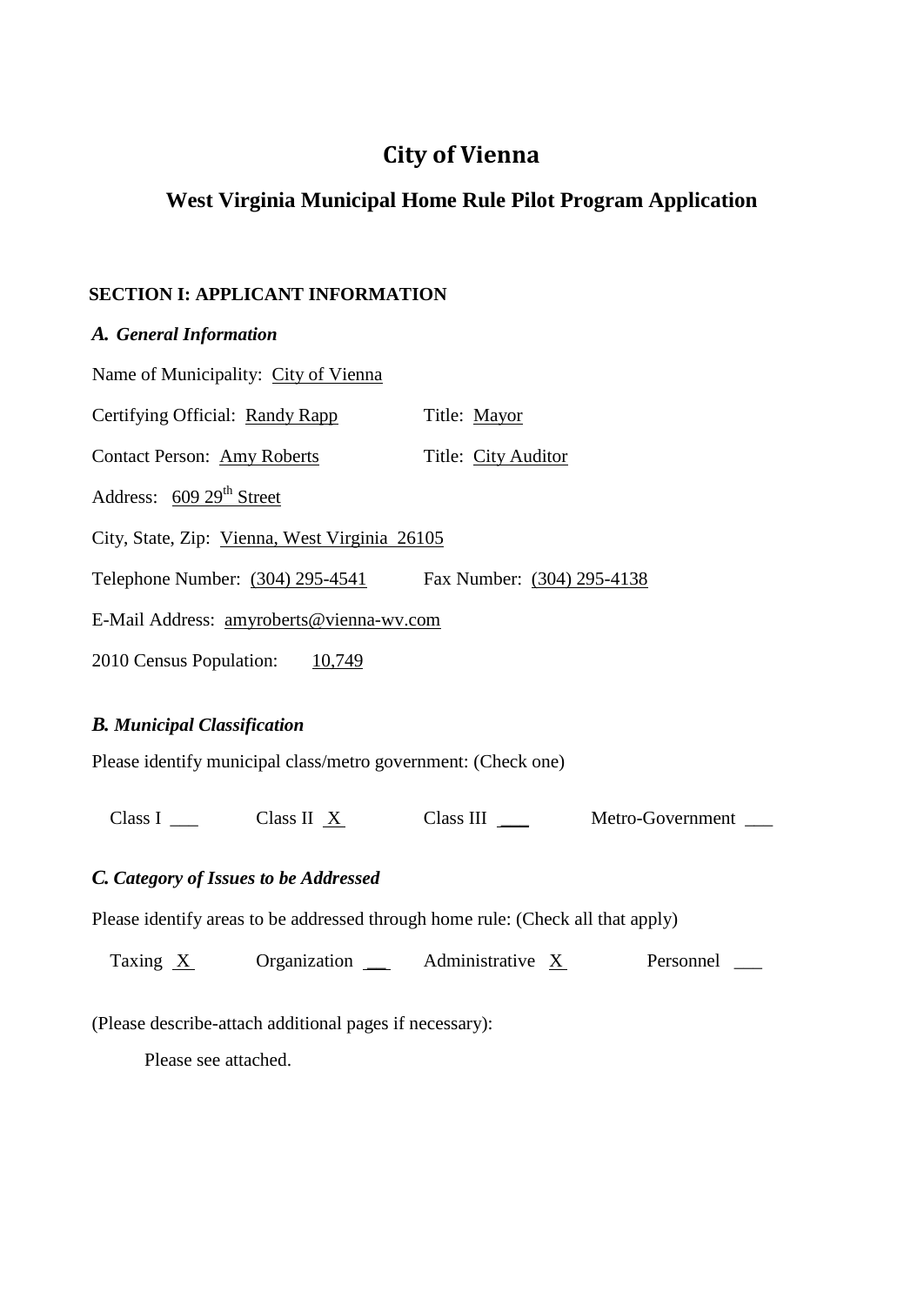#### *C. Category of Issues*

- 1. "Eyesores" and Dilapidated Structures (Administrative) Make needed repairs to "eye sores", dilapidated structures/property and sidewalks with the cost of repairs becoming a lien on the property.
- 2. Building and Zoning Administration Enforcement Provisions (Administrative) Permit zoning and building administrators and/or City law enforcement officers to issue "on the spot" citations for exterior sanitation/common nuisance violations.
- 3. Disposition of City Property (Administrative) Allow conveyance or lease of buildings or land to non-profit organizations providing services to the public that the City could otherwise provide.
- 4. Allow for Expedited Historical Significance Determination (Administrative) Allow for an expedited Historical Significance Determination where the absence of historical significance may be determined from public records.
- 5. Allow Regulation of Vehicle Wreckers Operating within Municipal Boundaries (Administrative) – Allow for regulation of vehicle wreckers operating within municipal boundaries to require wreckers containing gasoline or other liquids to prevent discharge into storm drains.
- 6. Reduction of Certain Business and Occupation Taxes and Imposition of a 1% Municipal Sales Tax (Tax) – Allow for reduction or elimination of certain categories of business and occupation taxes currently imposed by the City and imposition of a 1% municipal sales tax.
- 7. Permit Purchases through Public Entity Cooperatives (Administrative) Allow for cooperative purchasing arrangements, and satisfaction of competitive bidding requirements, by and among multiple municipalities, political subdivisions and/or public corporations, as well as their respective agencies and departments.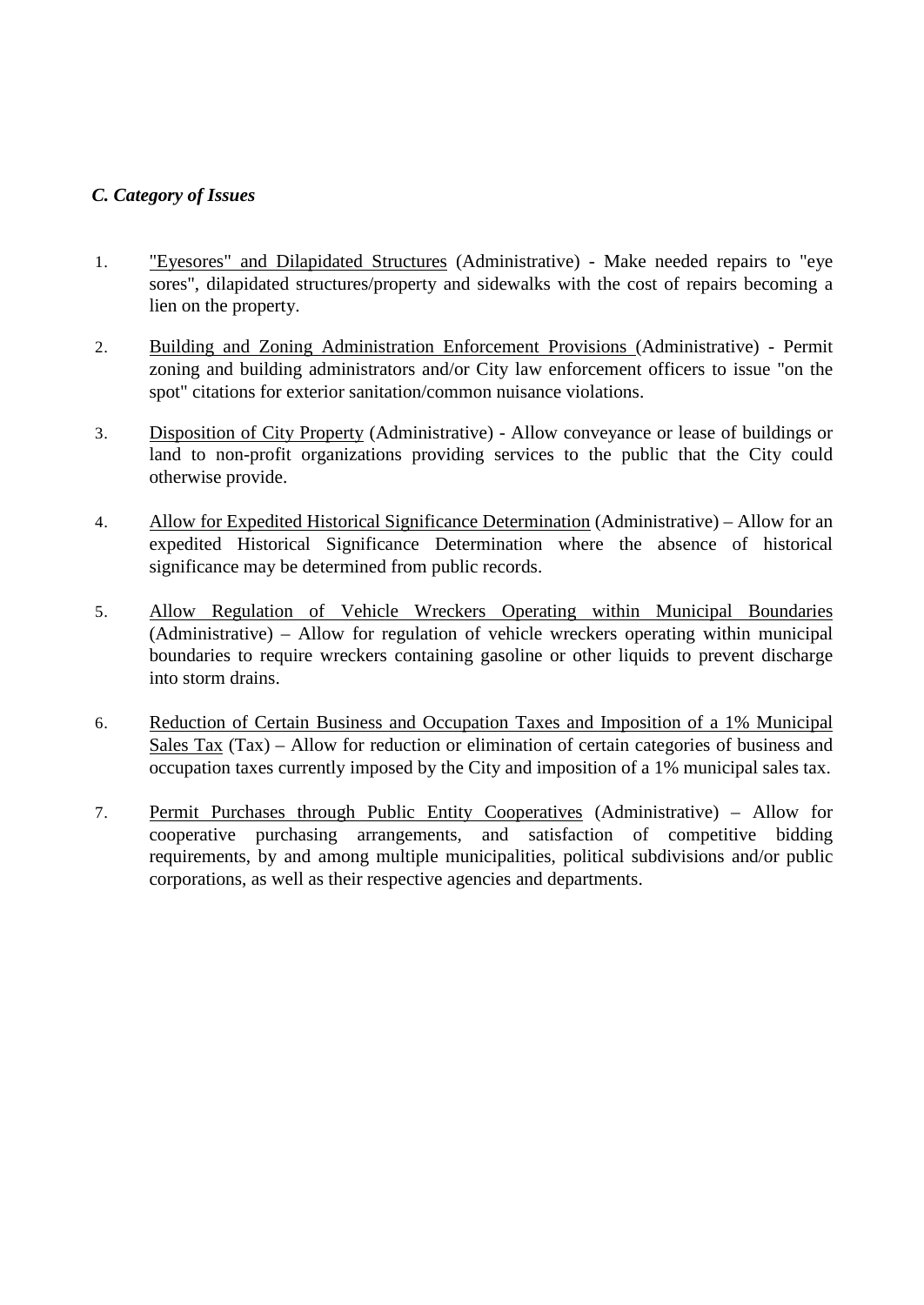#### **CITY OF VIENNA**

#### **MUNICIPAL HOME RULE PLAN**

The following proposed Municipal Home Rule Plan lists additional powers for the City of Vienna (the "City") which will, if approved, enhance and improve the ability of the City to meet its present and future financial and civic service obligations. Provided the City is granted these additional powers, it will have the opportunity to improve its management, provision of services and the quality of life of its citizenry, and will further promote growth and prestige of our state.

THE PLAN. Pursuant to W. Va. Code § 5a, Article 1, Chapter 8, the City hereby proposes the following Municipal Home Rule plan:

1. "Eyesores" and Dilapidated Structures. (Administrative) Current state law, W.Va. Code § 8-12-16, only permits municipalities to "adopt ordinances regulating the repair, alteration, or the vacating and closing or removal or demolition . . . . of any dwellings or other buildings unfit for human habitation due to dilapidation, defects increasing the hazard of fire, accidents or other calamities, lack of ventilation, light or sanitary facilities or any other conditions . . . .which would cause such dwellings or other buildings to be unsafe, unsanitary, dangerous or detrimental to the public safety or welfare." This does not allow municipalities to address problems with property maintenance that detract from the neighborhood or constitute eyesores but do not yet constitute a threat to public safety. Additionally, West Virginia Code § 8-12-16 limits the lien amounts municipalities may assess for repairing or demolishing a structure to the assessed value of the property and requires that the City obtain a court judgment for the imposition of the lien.

Thus, it is proposed that the City be given the power and authority, after due notice to the owner or owners of property which is not being properly maintained, to enter the property and to maintain, repair or demolish the property, and/or to mow or trim unkempt grass, brush or trees to ensure that the property does not detract from the neighborhood and deteriorate further. The cost of that rehabilitation would constitute a lien against the property without the necessity of obtaining a court order.

2. Building and Zoning Administration Enforcement Provisions. (Administrative) Presently, there is no clear authority under state law that would permit building and zoning administrators or City law enforcement officers to issue "on the spot" citations for external sanitation violations or common nuisances. Additionally, W.Va. Code § 8-12-16 mandates certain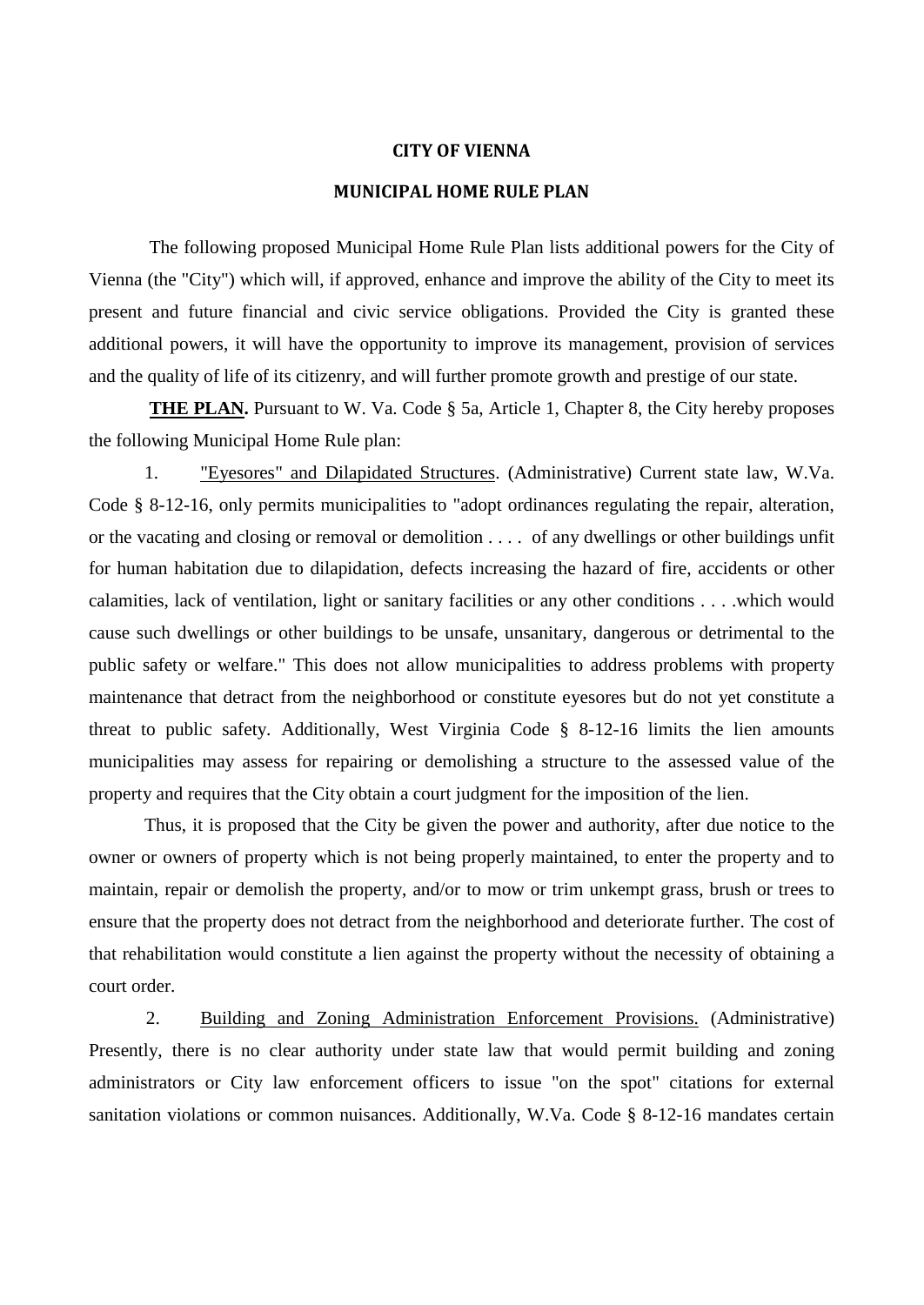procedural and notice requirements including a requirement that, "[a]ll orders issued by the enforcement agency shall be served in accordance with the law of this state concerning the service of process in civil actions" and a requirement that such orders "be posted in a conspicuous place on the premises affected by the complaint or order  $\ldots$ ." Further, W.Va. Code § 8-12-16(d) currently mandates that "no ordinance shall be adopted without providing therein for the right to apply to the circuit court for a temporary injunction restraining the enforcement agency pending final disposition of the cause." Currently, building and zoning administrators issue citations only after application to and approval by the Municipal Court. The process of successfully prosecuting a building or zoning violation may take a month, or more, and fosters recidivism from violators who will correct violations to get a case dismissed, then re-offend, knowing the prosecution clock will start anew. It is proposed that building and zoning administrators and/or City law enforcement officers be given power to issue citations for reoccurring exterior sanitation/common nuisance violations (including, but not limited to, trash/rubbish, overgrown weeds/grass, junked or otherwise unlawfully situated motor vehicles, maintenance of vacant structures, broken windows or glass, failure to maintain sidewalks and driveways) at the site of the violation and at the time the violation is recognized, similar to the manner in which traffic citations are issued.

3. Disposition of City Property. (Administrative) Under § 8-12-18 of the W.Va. Code, the City must convey or lease for fair market value, buildings or land to non-profit organizations providing services that benefit the citizens of the City. Such sale may create a financial burden for the non-profit, and by leasing such property to these organizations, the City retains liability inherent therein. It is proposed that the City be allowed to lease or convey (without auction) for less than fair market value buildings and land to non-profit organizations with a section 501(c)3 determination which are providing services to the public, that, in their absence, the City itself might have to provide, finance or administer; provided that a test similar to that imposed by W.Va. Code § 1-5-3 is met and that ownership of the land or building would revert to the City in the event the non-profit ceased to provide such services to the public consistent with § 8-32-1 or no longer qualified under section 501(c)3 of the Code of the Internal Revenue Service.

Additionally, W.Va. Code § 8-12-18(b) mandates that municipalities hold public auctions for the sale of all real and personal property worth in excess of one thousand dollars (\$1,000.00) and announce such auction in a Class II legal advertisement. When the primary purpose is to facilitate economic development within the City and/or the availability of necessary or convenient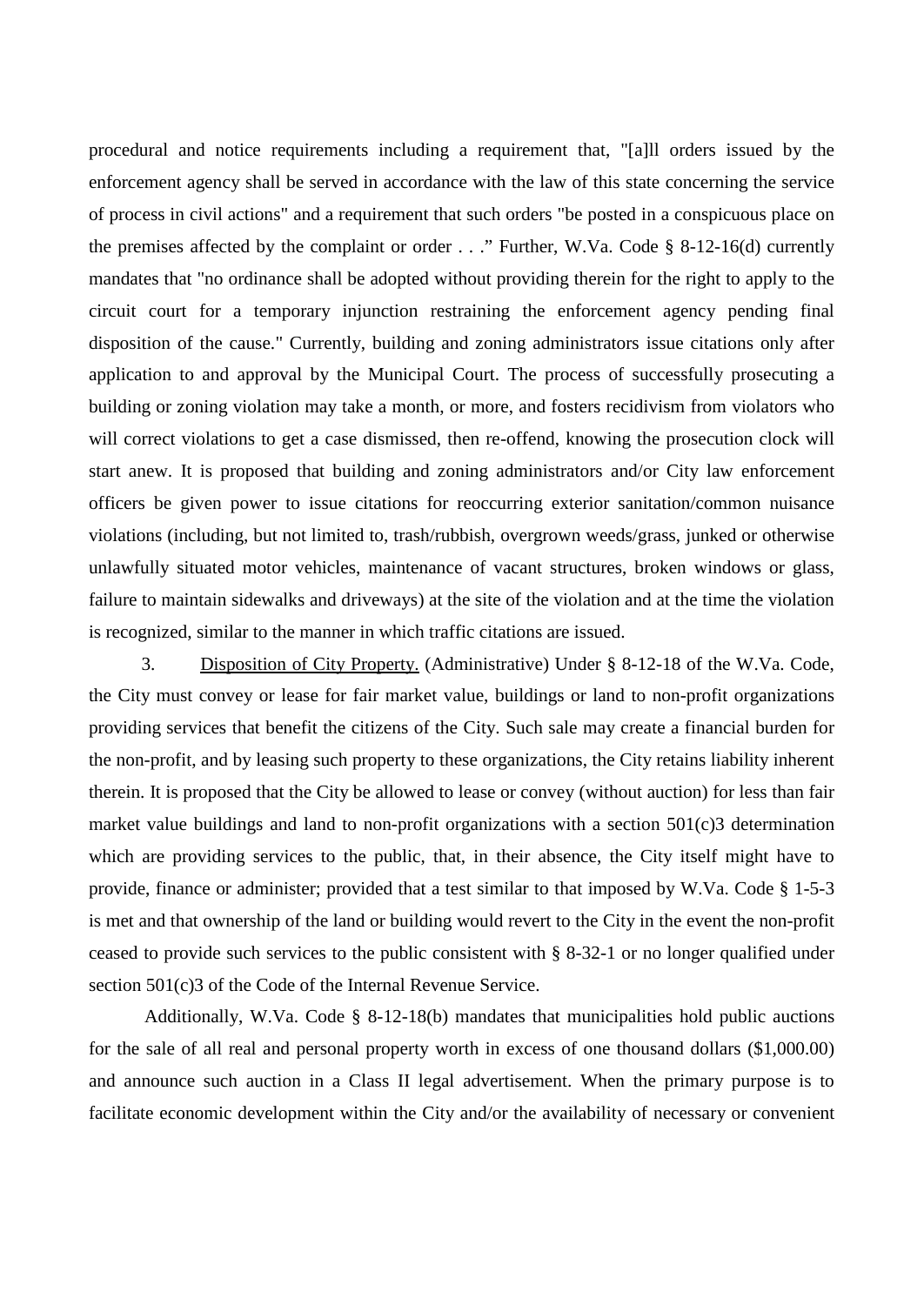resources for the benefit of its citizenry, the City proposes that it be permitted to convey real and/or personal property with a value in excess of one thousand dollars (\$1,000.00) for fair market value without having to follow the auction procedures outlined in W.Va. Code § 8-12-18(b). This would avoid costly and time consuming auction procedures and the possibility that the City would be precluded from conveying property for the desired use in a situation where the primary goal is to facilitate economic growth and/or to make available necessary and convenient resources for the benefit of the City and its residents.

4. Allow for Expedited Historical Significance Determination. (Administrative) Under W. Va. Code § 29-1-8a(c)(1), no person may excavate, remove, destroy or otherwise disturb any historic or prehistoric ruins, burial grounds, archaeological site, or human skeletal remains, unmarked grave, grave artifact or grave marker of historical significance unless such person has a valid permit issued to him or her by the Director of the Historic Preservation Section. The rules (W. Va. Code R. § 82-3 et. seq) and requirements under this section are expansive and have resulted in a bottleneck in the permitting process for new construction sites. Therefore, the City proposes an expedited method of historical significance determination, which is administered by the municipality and based on evidence in the public records that establishes the historical significance, or lack thereof, for a particular site within the municipal boundaries. Under this proposal, if a particular site is found to be of any historical significance, or potentially of historical significance, the project will be referred to the Historic Preservation Section; however, if a particular site is found to be of no historical significance, the site will receive an expedited permit from the municipality, which is valid for purposes of W. Va. Code  $\S$  29-1-8a(c)(1). Not only will this provision establish a streamlined permitting process, it will also foster greater ownership and accountability for historic preservation within the municipality.

5. Allow Regulation of Vehicle Wreckers Operating within Municipal Boundaries to Require to Require Wreckers Containing Gasoline or Other Liquids to Prevent Discharge Into Storm Drains. (Administrative) Under Home Rule Powers of  $\S$  8-12-2(a)(5), the municipality is responsible for the acquisition, care, management and use of the city's streets, avenues, roads, alleys, ways, and property. Implicit in that duty is the responsibility to ensure that roadways are clear of debris caused by motor vehicle accidents. However, it is often the case that the municipality is not notified of an accident when it occurs, because parties chose to mutually resolve the incident. The services of a wrecker company can cause debris to remain on the roadway for an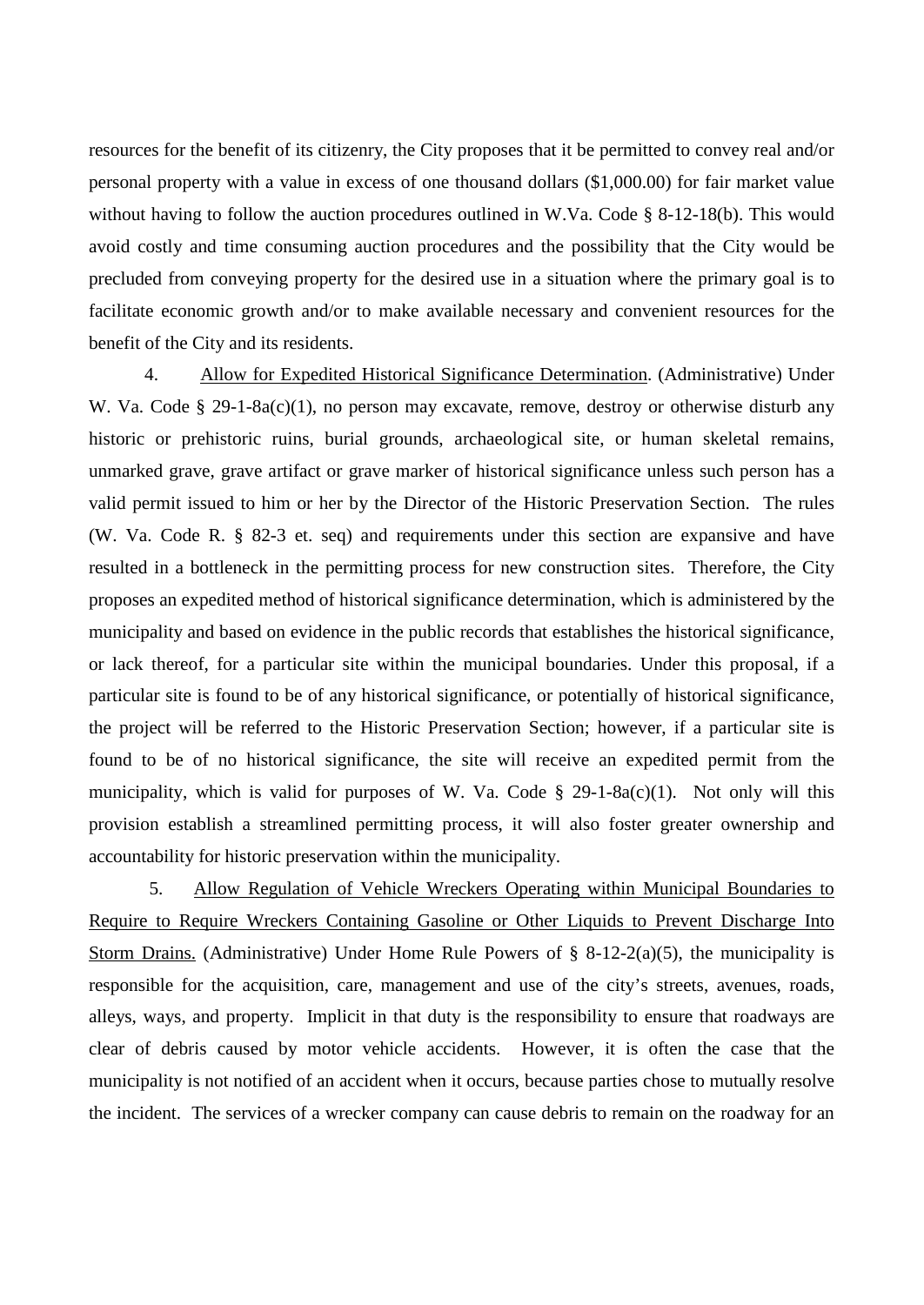extended period of time. W. Va. Code § 24A-1-1 delegates authority to regulate motor carriers, which includes "wreckers" or "towing" companies, to the Public Utility Commission (PSC). Current PSC regulations do not require wrecking companies to cleanup spills of liquids caused by an automobile accident. However, cleanup costs for such accidents and damage caused to the roadways by spills that remain unclean impose significant costs on the municipality. A municipality may petition the PSC for relief from harm caused by a wrecking company, but this process requires a significant expenditure of municipal resources. Therefore, the City proposes the establishment of an ordinance which requires all wreckers or towing companies, operating within the municipal boundaries, to maintain containment equipment for non-hazardous spills for the purpose of cleaning accident debris from the municipal roadways. The ordinance would require a wrecking company called to an accident scene to clean debris left on the roadway. The ordinance would also allow the wrecking company to pass the cost of this service to the customer.

6. Reduction of Certain Business and Occupation Taxes and Imposition of a 1% Municipal Sales Tax. (Tax) The City of Vienna proposes to impose a one percent (1%) municipal sales tax which will, among other purposes:

- 1. Generate new revenue to contribute additional funds to reduce the City's unfunded liabilities under its policemen's pension plan;
- 2. Provide funds for needed infrastructure improvements and capital expenditures in the City; and/or
- 3. Provide funds to assist with economic development projects and programs to businesses which will help grow the City's tax base and create jobs.

West Virginia law currently limits the types of taxes a municipality may impose and the rates those taxes may be imposed. The taxes a municipality may impose are limited to those specified in W.Va. Code 8-13-1 et seq. and W.Va. Code 8-13C-1 et seq. The primary business tax imposed by The City of Vienna is the business and occupation tax, in effect prior to July 1, 1987. State law specifies the classifications of business activities upon which the City may impose its business and occupation tax and specifies the maximum rates that may be levied which, except in a couple of instances, are the primary State tax rate for those classifications in effect of January 1, 1959. Not all business activities were subject to the State business and occupation tax. Consequently, not all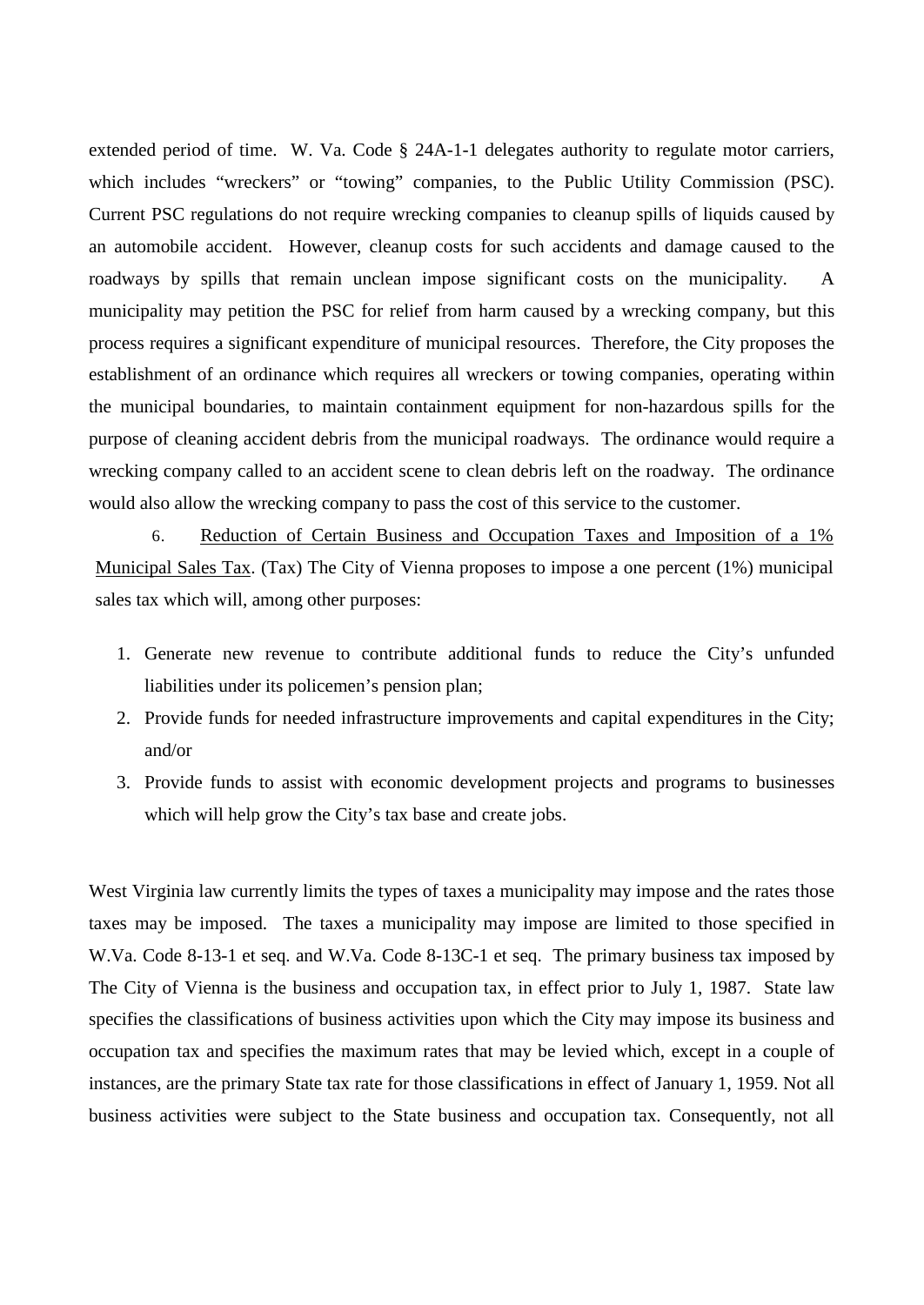business activities engaged in within the City are subject to the City's business and occupation tax.

In 2004, the Legislature enacted W.Va. Code 8-13C-1-et seq., which allows municipalities to impose a one percent sales and use tax provided they repeal their business and occupation tax. In the case of the City of Vienna, the amount of taxes received by eliminating B&O tax and implementing a sales tax would allow the city a minimal if any revenue increase. The City of Vienna is in need of additional revenues not alternative taxes that maintain the status quo.

As required by West Virginia Code 8-1-5a (k) (6), in conjunction with the City's request for authority to impose a one percent (1%) municipal sales tax, the City proposes to reduce the rate of its business and occupation tax under the retail classification from .50% to .40% which will result in a reduction in taxes of approximately \$450,000 per year. Additionally, the City is proposing to eliminate the business and occupation taxes on manufacturing which will result in a further reduction in taxes of \$1,000 per year. The total reduction in business and occupation taxes is estimated at \$451,000 annually. Estimated annual revenues to be generated from a one percent (1%) sales tax are \$3,273,370 (this does not include sales tax on services as provided by State law). This increase will be offset by an estimated annual reduction of \$451,000 in business and occupation tax.

The City's sales tax will be administrated, collected, and enforced by the State Tax Department. The State and City sales tax base will be identical. Therefore, a transaction exempt from State sales tax will also be exempt from City sales tax.

The current financial resources available to the City of Vienna, West Virginia are not adequate to meet anticipated long term expenses of the City. The City has few other options available to meet its revenue needs. The City has determined that the best option available is to impose a sales tax at the one  $(1%)$  rate and reduce business  $\&$  occupation tax on its retail classification and eliminate the manufacturing classification, with the goal of increasing economic development.